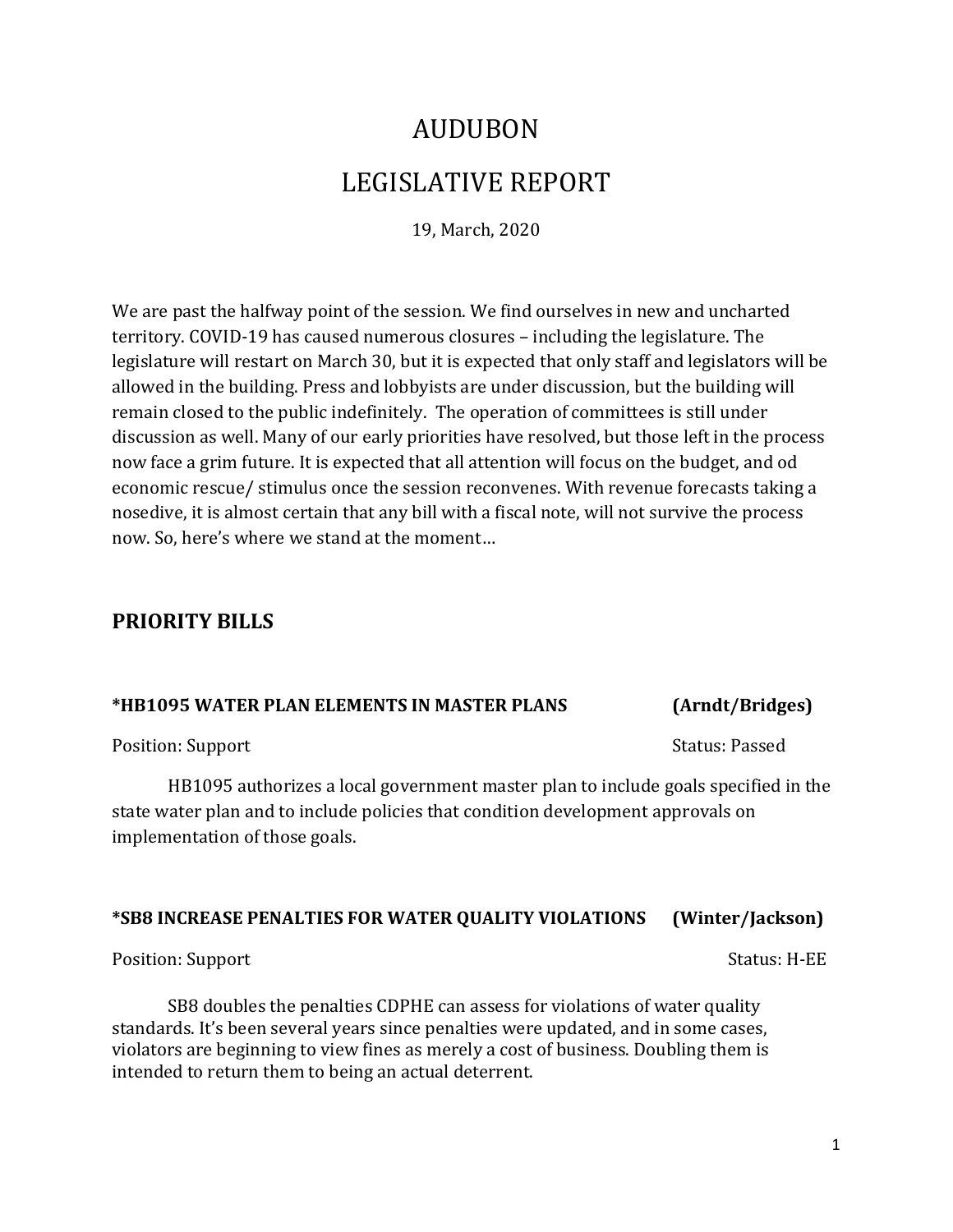Position: Support

HB1265 requires additional reporting to the health department (CDPHE) by companies which discharge hydrogen sulfide, hydrogen fluoride, hydrogen cyanide, or benzene. The bill also requires the department to review its regulations at least every five years, and to update them in accordance with the best available science. Finally, the bill requires CDPHE to be more stringent than federal minimums in regulating air pollutants.

### **\*SB189 PESTICIDE PREEMPTION (Fenberg/Cutter)**

Position: Support Support Status: S-Ag

SB189 removes the preemption against local governments regulating pesticide use. The only place that the preemption will continue to exist is for pesticide use on marijuana – due to the complexity and liability issues involved in it remaining a federally illegal substance.

### **WATER**

### **HB1344 STUDY AQUIFER RECHARGE (Holtorf)**

Position: Monitor Status: H-RA

HB1344 directs the CWCB to conduct a feasibility study of aquifer recharge. The bill specifically requires the study to consider legal and regulatory hurdles, suitability of various recharge scenarios, and minimizing the amount of water leaving the state. While the bill isn't inherently bad, most of the information already exists as the result of previous studies. One of the major problems with recharge, is water quality; particularly the quality of water used for recharge, which could contaminate existing aquifers with surface water contaminants, or wastewater compounds for which raw water is not presently tested.

### **HB1327 RESTRICT DIVERSIONS FROM DIVISION 3 (A Valdez/Coram)**

Position: Tepid Support Status: Dead

HB1327 is a new way of approaching out of basin transfers. It simply prohibits the state from aiding or abetting any transfers from the Arkansas Basin, unless the State

\***HB1265 IMPROVE AIR QUALITY (Benevidez/Gonzales)**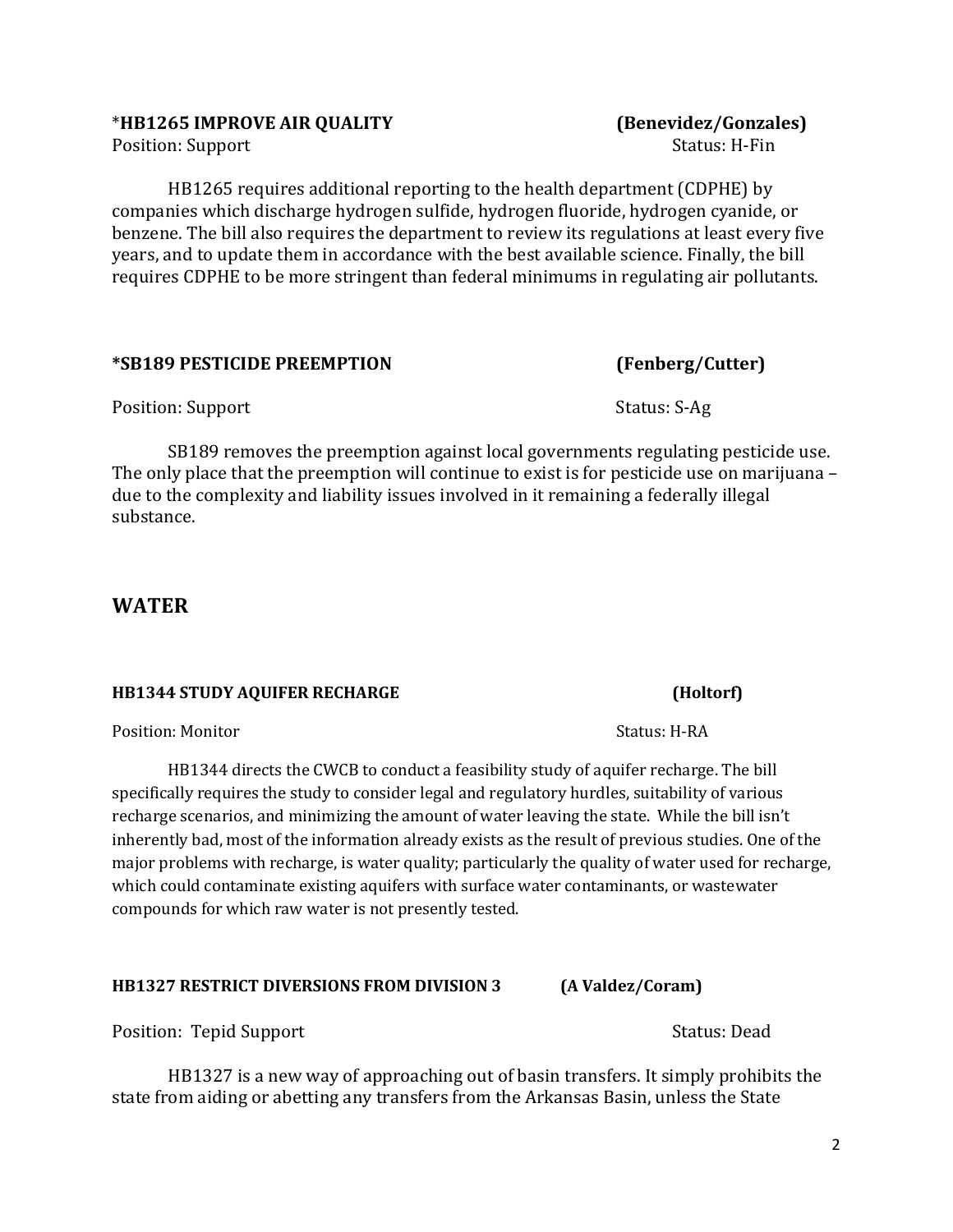Engineer specifically finds that the transfer will have no impact on any national wildlife refuge, or federal wildlife habitat area withdrawing water in the basin; on the Great Sand Dunes National Park; any State Park or State Wildlife Area; or increase operating costs within the closed basin.

### **HB1072 WATER MGT EMERGING TECHNOLOGIES (Arndt/Sonnenberg)**

Position: Support Support Support Status: S-Ag

HB1072 requires CU to study emerging technologies such as telemetry, advanced aerial observation (drones), and blockchain for their potential value in improving the efficiency of water management.

### **HB1097 MUNICIPAL USE WITHOUT CHANGE (Young, Arndt)**

Position: Support Support Status: Dead

HB1097 is a highly technical bill, but in a nutshell, it allows cities, in certain circumstances, to use water decreed for municipal use in different locations without going through a change case.

### **HB1164 NO TAP FEES FOR HOUSING AUTHORITY (Rich/Zenzinger**)

Position: Monitor **Natural Execution: Monitor** Status: H-Floor

HB1164 exempts housing authorities from tap fees imposed by a conservancy district. Housing authorities are generally associated with affordable housing, and the bill is very specific that only tap fees imposed by a conservancy district are included in the exemption.

**OPEN SPACE/WILDLIFE**

### **SB130 SEARCH AND RESCUE (Donovan/McCluskie)**

Position: Support Status: H-RA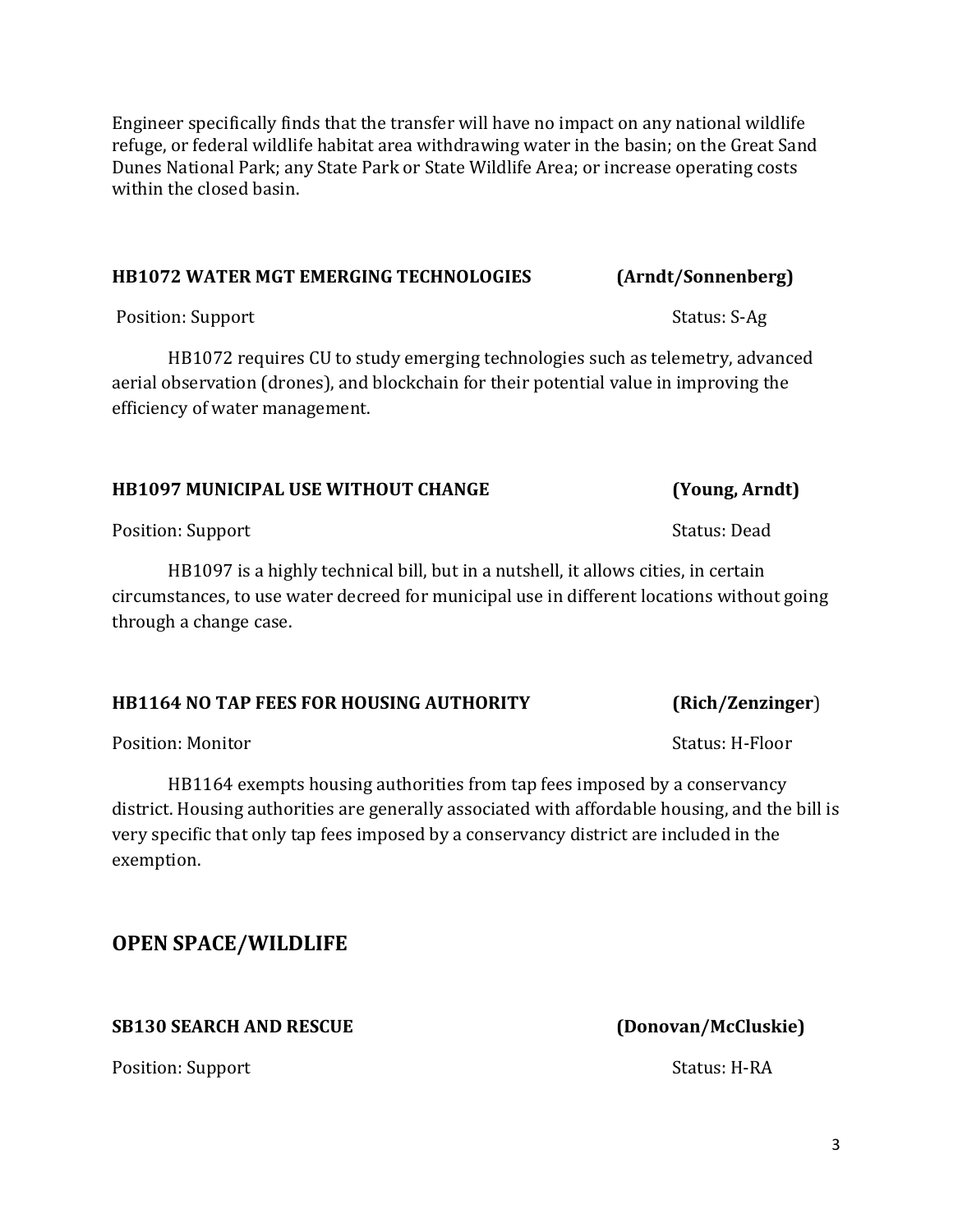SB130 defines backcountry search and rescue, and directs the department of natural resources to conduct a study and develop recommendations on the issues related to backcountry search and rescue. The study must include coordination among the local, state, and nonprofit organizations involved in backcountry search and rescue; funding for volunteers who provide backcountry search and rescue service and for equipment and reimbursement; and volunteer training and public education. The department must also conduct outreach and training related to the physical and psychological support needs of backcountry search and rescue volunteers.

### **SB135 CONSERVATION EASEMENTS (Sonnenberg/Roberts)**

Position: Monitor **Status: S-Approps** 

SB135 is the result of a yearlong working group, it comprises a series of agreements reached between land trusts, and landowners who remain angry with the program over the series of issues that arose in the early 2000s. The bill updates the value of the credit for donated easements to 90% of market value, with a 1.5M/year cap, up to \$5M total on claiming the credit.

Second, the bill requires compensation to landowners whose tax credits were denied by the State but accepted by the Federal government. The amount of compensation is the fair market value of the property as approved by the Federal government. Less any amount received in earlier settlements with the conservation easement program. Additionally, the state will appoint an ombudsman to mediate disputed claims for compensation.

Third, the bill modifies the administration of easements which are claimed to be abandoned for not meeting the stated conservation goals. The bill requires the State to investigate claims of abandonment – and to notify the landowner and the easement holder when an investigation is opened. The State will also notify the parties of the results of the investigation. The State can find the easement abandoned if the easement holder has not monitored the property for three consecutive years; if the easement holder is nonfunctioning, even if not legally dissolved; or the easement holder has submitted a written statement to the division that in cannot fulfill its perpetual stewardship obligations. If the State finds the easement abandoned, it must work with landowners and to find another easement holder. If another holder cannot be found, the landowner may extinguish the easement subject to existing law – including repayment of all credits.

### **HB1191 OUTDOOR RECREATION OFFICE (McLachlan/Story)**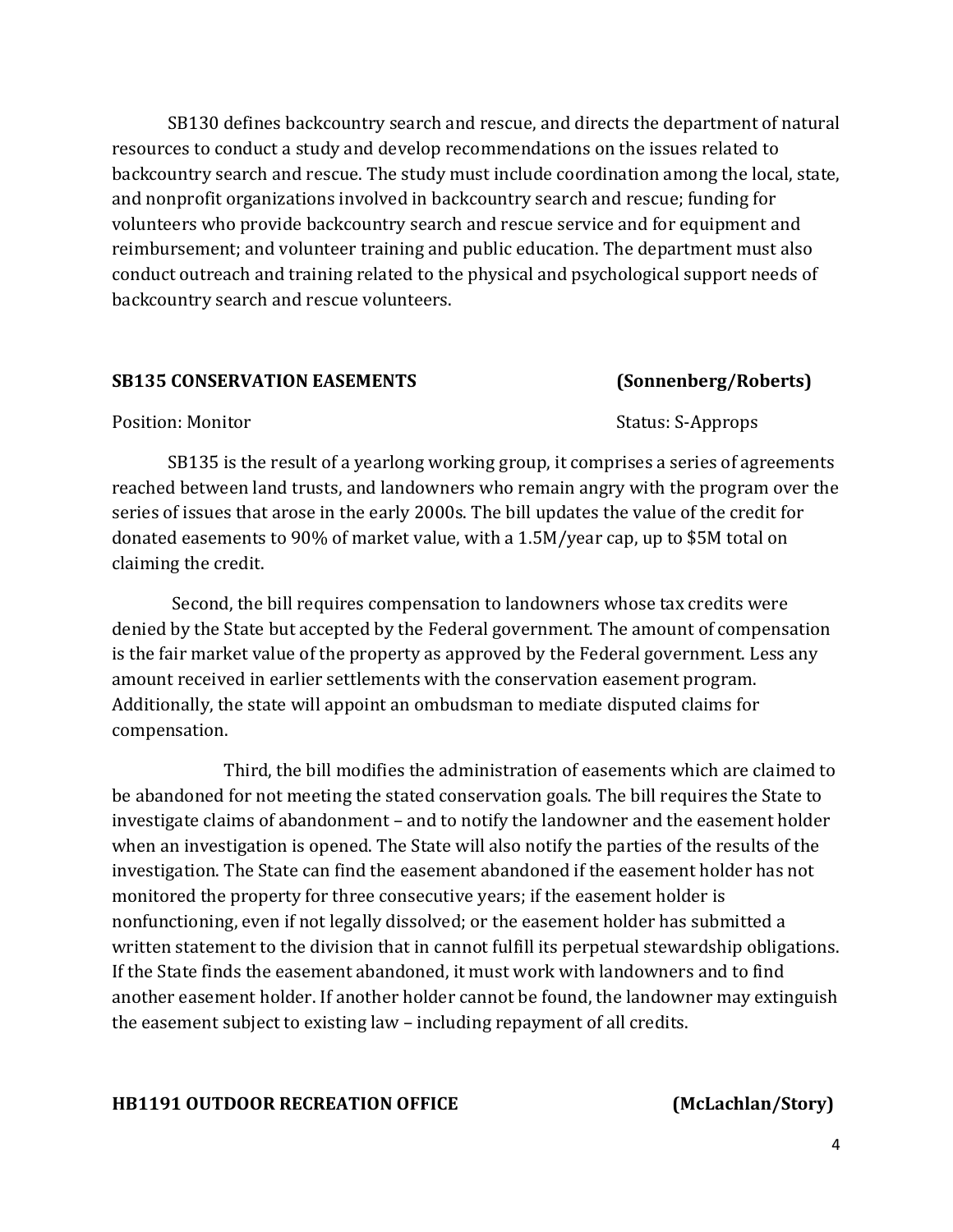Position: Support Support Support Status: S-Ag

HB1191 creates the outdoor recreation industry office in the office of economic development. It authorizes the director of the office of economic development to designate and oversee the director of the outdoor recreation industry. The new office is to serve as a clearinghouse for outdoor recreation industry matters.

### **SB3 LOVE OUR PARKS (Garcia/Esgar)**

Position: Support Support Status: H-Fin

SB3 provides \$10M for development of infrastructure; primarily for opening the new State Park at Fischer Peak.

**SB121 MANAGE WOLVES (Donovan**)

Position: Monitor Status: S-Ag

SB121 directs DNR to develop a management plan for gray wolves. The bill further directs the department to develop a schedule for. And begin a reintroduction program before the end of 2025. EXCEPT: reintroduction is delayed until a new source of revenue is developed for payment of wolf damage claims; AND reintroduction is canceled if the population becomes self-sustaining first. Further, the bill makes damage payments only available to commercial livestock operators.

### **HB1180 POLLINATOR PROTECTION (Kipp/Fields)**

Position: Support Support Status: H-Fin

HB1180 requires the Commissioner of Agriculture to ban the use of neonictinoids and sulfoximines in outdoor pesticide applications. The bill permits the use of both substances in indoor applications, and for pet or personal pesticide protection. Should future compounds be developed which are equally effective, the bill allows the commissioner to ban the remaining uses at that time.

### **HB1004 WILDFIRE MITIGATION EDUCATION GRANTS (Cutter/Lee)**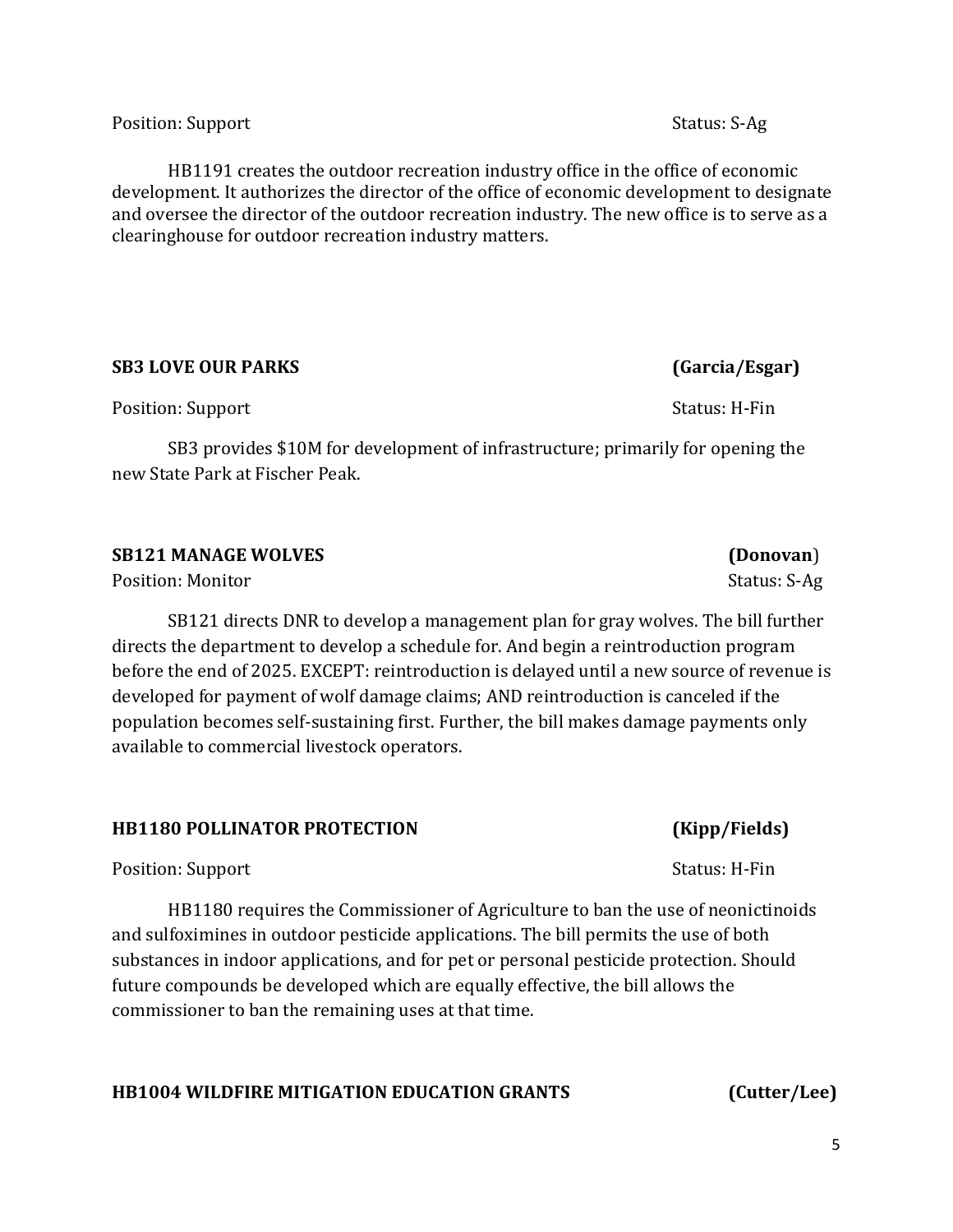Position: Monitor **Status: H-Approps** 

HB1004 creates a grant program to provide education to landowners about existing resources available for wildfire mitigation on their properties. It is harmless as introduced, but bears watching for amendments that could be problematic, such as clear cutting or "logging for water".

### **SB41 FREE PARKS PASS FOR NATIONAL GUARD (Cooke, Beckman)**

Position: Monitor Status: S-Floor

SB41 allow active members of the National Guard to receive free annual passes for State Parks; as long as the loss of revenue to CPW is backfilled by the legislature. If that piece is removed, we might want to revisit our position.

# **AIR QUALITY**

### **SB168 SEVERANCE TAX POLICIES (Hansen/Valdez A)**

SB168 changes several payouts from severance tax funds. The bill extends the existing tax credit for community solar gardens for 5 years. The bill also expands the credit to solar gardens which are assessed on a statewide basis. During the additional years, the state will backfill lost property tax revenue to local governments. The money for these payments will come first from additional money in the sustainable energy fund, and from the general fund if that revenue is insufficient. The bill also makes these payments a refund mechanism under TABOR – but they are subordinate to the Homestead tax exemption.

In order to increase the funds in the sustainable energy fund, the bill eliminates the existing credit against severance tax for the coal industry for the first 300,000 tons per quarter.

### **SB204 AIR QUALITY ENTERPRISE (Fenberg/Jackson)**

Position: Support **Support** Support Status: S-Approps Status: S-Approps Status: S-Approps Status: S-Approps Status: S-Approps Status: S-Approps Status: S-Approps Status: S-Approps Status: S-Approps Status: S-Approps Status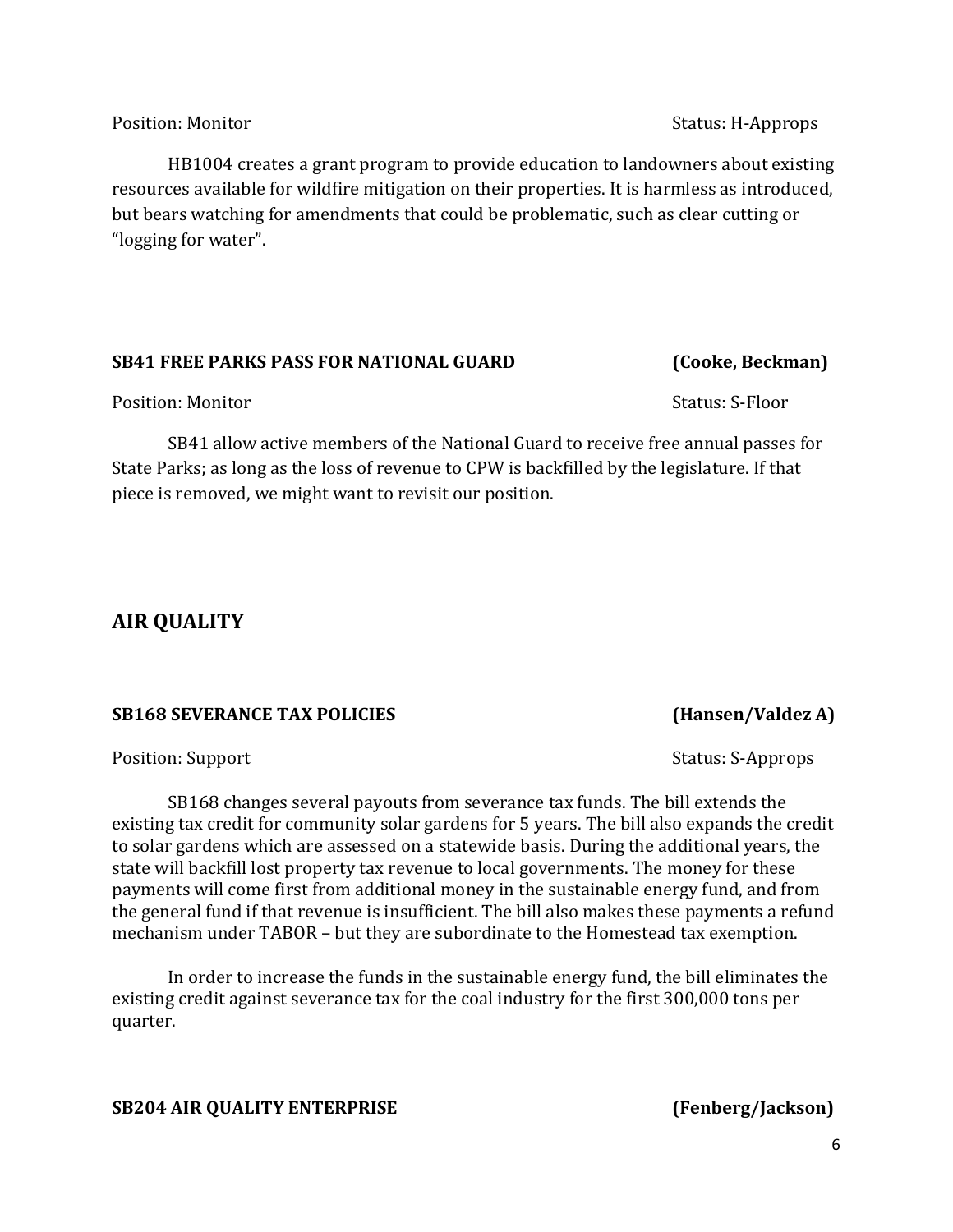Position: Support Status: S-TE

SB204 creates a new division within the Health Department. The division will be an enterprise, funded by new fees on air emissions assessed per ton of pollutants discharged. The new enterprise will also collect fees for third party modelling and research.

The enterprise will conduct modelling and research to assist in developing regulations to reduce pollution within Colorado from stationary sources, and improve resultant air quality.

### **SB150 RENEWABLE NATURAL GAS STANDARD (Hansen/Arndt)**

Position: Monitor Status: H-EE

SB150 is the reintroduction of HB1018. It couldn't run as a house bill once Sen. Hansen transferred to the Senate, replacing Sen. Court.

# **MISCELLANEOUS**

### **HB1163 BAN SINGLE USE PLASTIC (Valdez/Gonzales)**

Position: Monitor News, 2008. The Status: H-Floor Status: H-Floor

HB1167 creates a statewide ban on single use plastic bags (the ones from the grocery store and similar places), straws, stirrers, and polystyrene (Styrofoam) to go containers. It also imposes a minimum fee of ten cents per bag for paper bags; and requires compliance by 2021.

### **HB1162 STYROFOAM BAN (Cutter/Foote)**

Position: Support Support Status: H-Floor

HB1162 bans the use of expanded polystyrene (Styrofoam) in to-go containers at retail food establishments.

**DONE**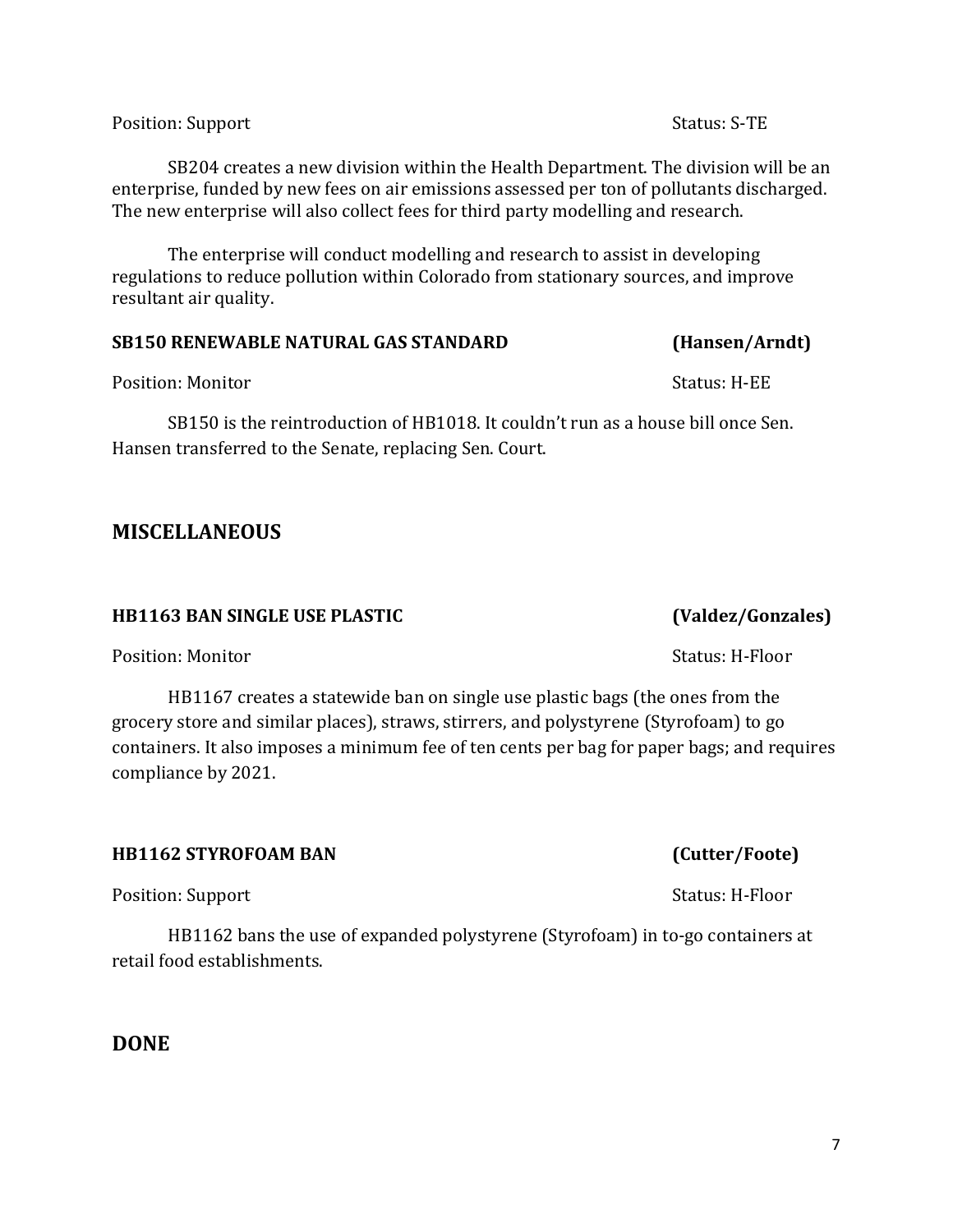8

### **\*HB1070 OIL AND GAS TAKINGS (Buck)**

### Position: Oppose Status: Dead

This was the fourth or fifth year for this bill. It required local governments to compensate the oil and gas industry for any claimed loss of value as a result of hydraulic fracturing bans or limitations. We have fought regulatory takings bills for over 30 years. Apparently, we will have to continue fighting them in perpetuity. Fortunately, however, this bill died quickly in its first committee.

| *HB1157 EXPAND ISF LEASING | (Roberts/Donovan) |
|----------------------------|-------------------|
|----------------------------|-------------------|

Position: Support Support Status: PASSED

HB1157 is our instream flow bill that was unexpectedly derailed last year. There are several tweaks from last year. Most notably, a prohibition on using the program for more than three consecutive years; and a requirement that expedited or "emergency" loans can only be used for one year before the applicant must comply with the more exhaustive administrative regulations of the leasing statute.

### **\*HB1037 AUGMENTATION WATER FOR INSTREAM FLOW (Arndt/Coram)**

Position: Support Support Status: PASSED

HB1037 is a rerun from last year. The bill permits the CWCB to use water for instream flow purposes, if the water has been decreed for augmentation without seeking a further change of use. This would create a new pool of water, with lower administrative costs, which could be available for instream use

### **\*SB48 STRENGTHEN ANTISPECULATION (Donovan, Roberts)**

Position: Support Support Status: PASSED

Colorado water law prohibits speculation (gambling on future needs in order to profit from water use). Unfortunately, there have been several applications for water rights over the years which are speculative in nature. SB48 requires the Director of DNR to convene a work group to explore ways to strengthen the anti-speculation doctrine. The group is to report recommended changes to the legislature by August, 2021.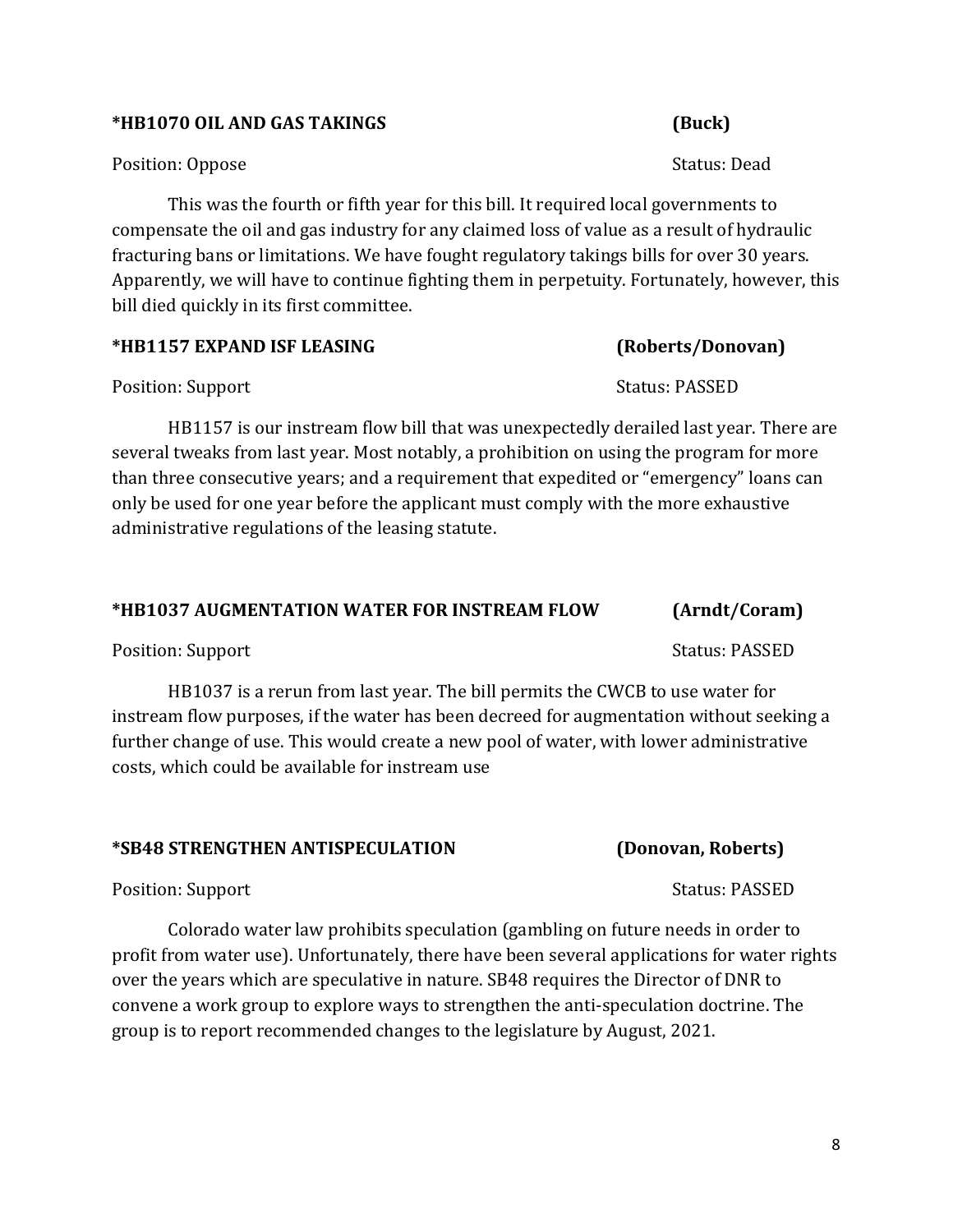### **\*HB1126 STATE APPROVE OIL/GAS (Saine/Marble)**

Position: Oppose Status: Dead

HB1126 turns the recent changes to oil/gas policies upside down. The bill requires that if any local government approves development of oil/gas facilities, the State must immediately follow suit, and permit the facility as well.

# **\*SB10 REPEAL BAN ON LOCAL REGULATION OF PLASTICS (Donovan/Froelich)**

Position: Support Support Status: Dead

SB10 merely eliminates the existing prohibition against local governments regulating the use of plastics.

# **HB1172 NO ABANDONMENT FOR EFFICIENCY (Arndt**)

Position: Support Support Status: Dead

HB1172 protects water rights owners from claims of abandonment for 20 years if they reduce their demand due to improved efficiency. The intent is to encourage more efficient delivery practices, such as lining ditches. Often, users are reluctant to invest in such large-scale efficiency measures, as they may not work, and they risk the value of their water right by calling less water. The bill allows a twenty-year period to determine if the efficiency measures are functional and adequate.

# **SB24 PUBLIC INPUT ON DEMAND MANAGEMENT (Coram/Arndt)**

Position: Monitor Status: Dead

SB24 requires CWCB and the interim water committee to host public input sessions similar to the process for developing the Water Plan before adopting any rules or recommendations regarding Demand Management. While Public input is nearly always a positive, the process could delay implementation of demand management strategies for up to a year. Additionally, Demand Management proposals will likely be the result of interstate negotiations, and adding a requirement for public input could have a deleterious effect on the final product- especially if implementation is time sensitive.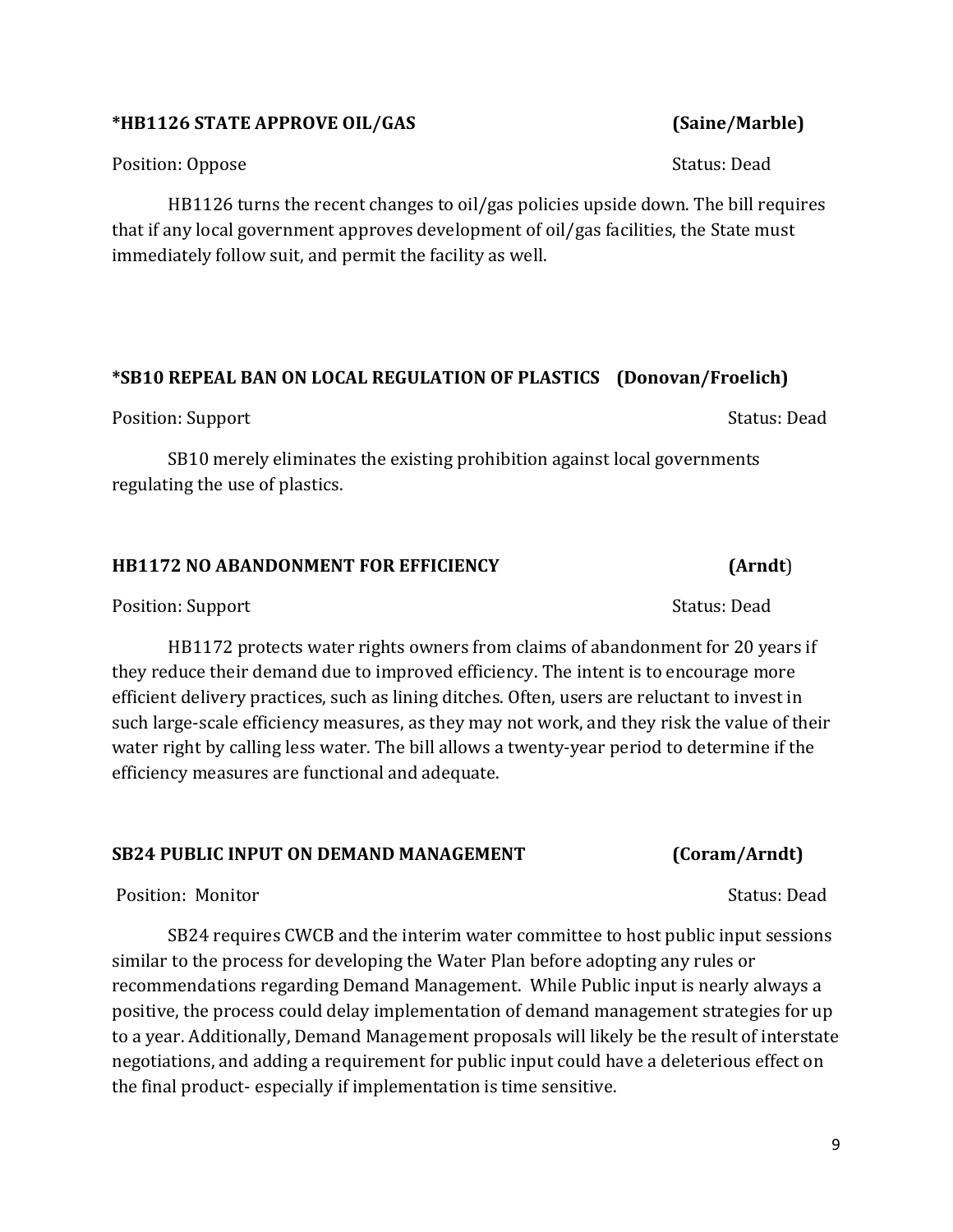### **HB1087 CPW PENALTY CLEANUP (Will/Donovan)**

Position: Monitor Status: Passed

HB1087 is a cleanup of vague or obsolete language in the CPW wildlife violation statutes. It is largely nonsubstantive. The only piece that may be a bit controversial is removal of mandatory enhanced penalties for trophy poaching (Samson law). The enhanced penalties would be optional.

### **SB69 PARKS PASSES FOR DISABLED VETS (Garcia)**

Position: Support Support Status: PASSED

Current law allows disabled veterans with a disabled vets license plate to have free access to state parks. SB69 allows disabled Veterans to have that access by providing the documentation necessary for a license plate, but without the extra step of having to acquire the plate.

### **HB1045 ENERGY EFFICIENCY PROGRAM FUNDING (Kennedy)**

Position: Monitor Status: Dead

HB1045 creates a formula for disbursement of State funds between two different low-income assistance funds when there is less than \$1M available for the programs from severance tax. Our only concern is the possibility for dangerous amendments. Rep Kennedy asked for the bill to be killed, after some internal discussions with the agencies affected.

### **HB1159 SEO CONFIRM WATER USE BEFORE ISF (Roberts/Donovan**)

Position: Monitor Status: PASSED

Current law specifies that the Colorado water conservation board's appropriation of water for instream flow purposes is subject to existing uses and exchanges of water. HB1159 is a bill that the River District has been working on for most of the last year. It requires the state engineer to confirm existing claims of use or exchange if the claims have not already been confirmed through decree

**HB1018 RENEWABLE NATURAL GAS STANDARD (Kennedy)\***